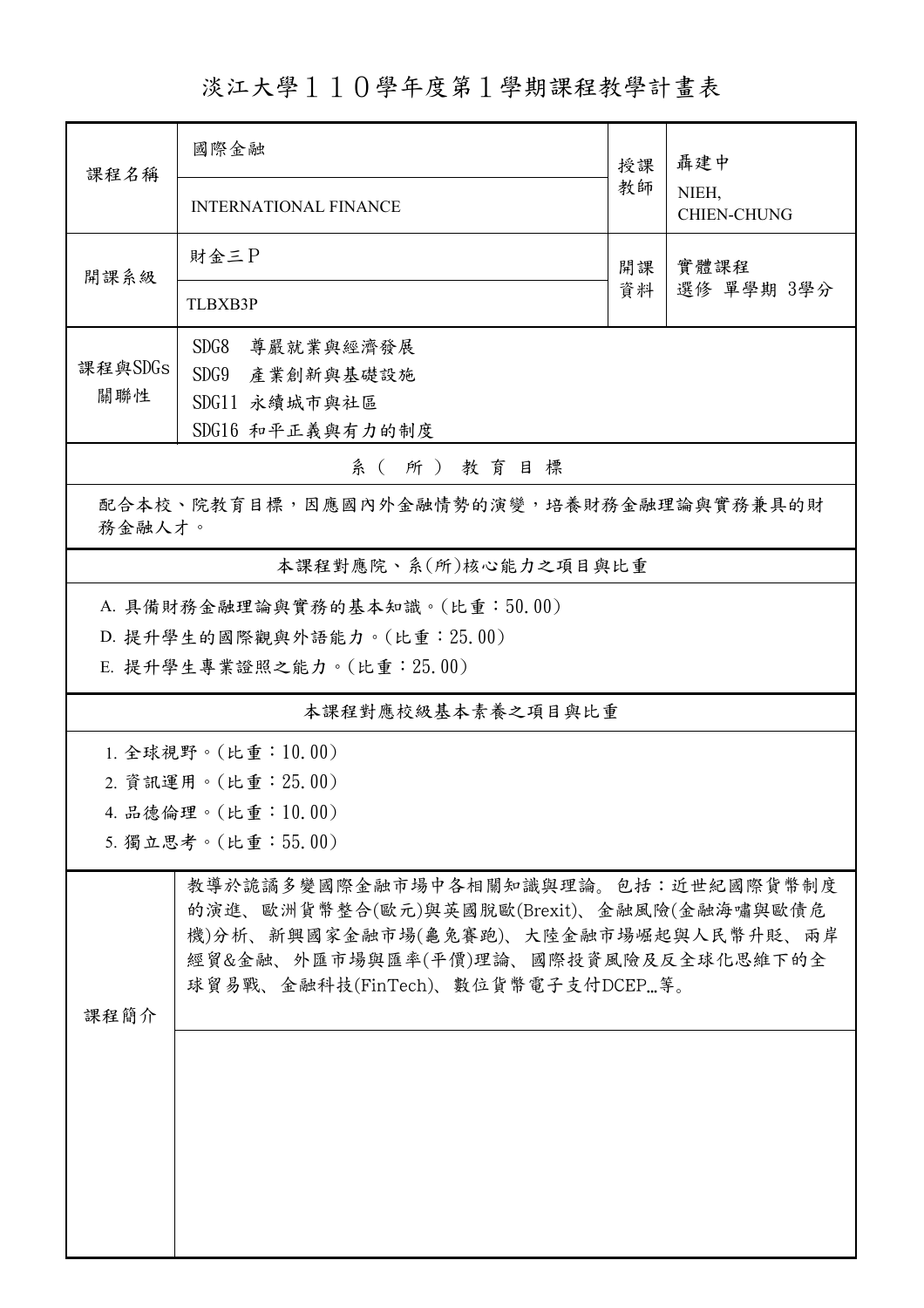|                                                                                                                                        | Teach students to fully understand all the international financial market<br>(IFM hereafter) related knowledge and concept including international<br>monetary system of the recent era, European monetary system (euro<br>development) and Brexit, financial crisis, emerging financial market, financial<br>market in China, cross-strait exchange in economy and finance, FX market<br>and exchange rate (parity) theories, and the trend of the international capital<br>mobility. Furthermore, the newly emerged finance related issues, e.g.,<br>FinTech, the Sharing Economy and Crowdfunding, will be introduced in<br>this semester. |                                                                                                                                                                                                                                                                                           |                                                                  |                                 |      |  |  |  |  |
|----------------------------------------------------------------------------------------------------------------------------------------|-----------------------------------------------------------------------------------------------------------------------------------------------------------------------------------------------------------------------------------------------------------------------------------------------------------------------------------------------------------------------------------------------------------------------------------------------------------------------------------------------------------------------------------------------------------------------------------------------------------------------------------------------|-------------------------------------------------------------------------------------------------------------------------------------------------------------------------------------------------------------------------------------------------------------------------------------------|------------------------------------------------------------------|---------------------------------|------|--|--|--|--|
|                                                                                                                                        | 本課程教學目標與認知、情意、技能目標之對應                                                                                                                                                                                                                                                                                                                                                                                                                                                                                                                                                                                                                         |                                                                                                                                                                                                                                                                                           |                                                                  |                                 |      |  |  |  |  |
| 將課程教學目標分別對應「認知 (Cognitive)」、「情意 (Affective)」與「技能(Psychomotor)」<br>的各目標類型。                                                              |                                                                                                                                                                                                                                                                                                                                                                                                                                                                                                                                                                                                                                               |                                                                                                                                                                                                                                                                                           |                                                                  |                                 |      |  |  |  |  |
| 一、認知(Cognitive):著重在該科目的事實、概念、程序、後設認知等各類知識之學習。<br>二、情意(Affective):著重在該科目的興趣、倫理、態度、信念、價值觀等之學習。<br>三、技能(Psychomotor):著重在該科目的肢體動作或技術操作之學習。 |                                                                                                                                                                                                                                                                                                                                                                                                                                                                                                                                                                                                                                               |                                                                                                                                                                                                                                                                                           |                                                                  |                                 |      |  |  |  |  |
| 序<br>號                                                                                                                                 |                                                                                                                                                                                                                                                                                                                                                                                                                                                                                                                                                                                                                                               | 教學目標(中文)<br>教學目標(英文)                                                                                                                                                                                                                                                                      |                                                                  |                                 |      |  |  |  |  |
|                                                                                                                                        | 競爭力。                                                                                                                                                                                                                                                                                                                                                                                                                                                                                                                                                                                                                                          | 1 在詭譎多變的國際金融市場中,教<br>- 尊學生充分了解國際金融市場中的<br>In the ever-unpredictable international financial<br>market, the goal of this course is to teach students<br>各種相關知識與理論,使同學增強<br>to fully understand all the 'international financial<br>國際金融市場宏觀視野並提升全球<br>market related knowledge and theory. |                                                                  |                                 |      |  |  |  |  |
|                                                                                                                                        |                                                                                                                                                                                                                                                                                                                                                                                                                                                                                                                                                                                                                                               |                                                                                                                                                                                                                                                                                           |                                                                  | 教學目標之目標類型、核心能力、基本素養教學方法與評量方式    |      |  |  |  |  |
| 序號                                                                                                                                     |                                                                                                                                                                                                                                                                                                                                                                                                                                                                                                                                                                                                                                               | <br>目標類型     余(所) <br>核心能力                                                                                                                                                                                                                                                                | 校級<br>基本素養                                                       | 教學方法                            | 評量方式 |  |  |  |  |
| $\mathbf{1}$                                                                                                                           | 認知                                                                                                                                                                                                                                                                                                                                                                                                                                                                                                                                                                                                                                            | ADE                                                                                                                                                                                                                                                                                       | 1245                                                             | 講述                              | 測驗   |  |  |  |  |
|                                                                                                                                        |                                                                                                                                                                                                                                                                                                                                                                                                                                                                                                                                                                                                                                               |                                                                                                                                                                                                                                                                                           |                                                                  | 授課進度表                           |      |  |  |  |  |
| 週次                                                                                                                                     | 日期起訖                                                                                                                                                                                                                                                                                                                                                                                                                                                                                                                                                                                                                                          | 內 容 (Subject/Topics)                                                                                                                                                                                                                                                                      |                                                                  |                                 | 備註   |  |  |  |  |
| -1                                                                                                                                     | $110/09/22$ ~<br>110/09/28                                                                                                                                                                                                                                                                                                                                                                                                                                                                                                                                                                                                                    | 國際金融市場範疇簡介                                                                                                                                                                                                                                                                                |                                                                  |                                 |      |  |  |  |  |
| $\overline{2}$                                                                                                                         | $110/09/29$ ~<br>110/10/05                                                                                                                                                                                                                                                                                                                                                                                                                                                                                                                                                                                                                    |                                                                                                                                                                                                                                                                                           | 國際金融暨貨幣制度的演進I (1870~1945戰爭與美元)                                   |                                 |      |  |  |  |  |
| 3                                                                                                                                      | $110/10/06 \sim$<br>110/10/12                                                                                                                                                                                                                                                                                                                                                                                                                                                                                                                                                                                                                 | 國際金融暨貨幣制度的演進II (1946~1987固定vs浮動)                                                                                                                                                                                                                                                          |                                                                  |                                 |      |  |  |  |  |
| 4                                                                                                                                      | $110/10/13$ ~<br>110/10/19                                                                                                                                                                                                                                                                                                                                                                                                                                                                                                                                                                                                                    | 歐洲貨幣整合與歐元 (1979~2018歐元進程) & Brexit                                                                                                                                                                                                                                                        |                                                                  |                                 |      |  |  |  |  |
| 5                                                                                                                                      | $110/10/20$ ~<br>110/10/26                                                                                                                                                                                                                                                                                                                                                                                                                                                                                                                                                                                                                    |                                                                                                                                                                                                                                                                                           | 21世紀國金市場新均衡 (2000~2018經濟新均衡) 新興<br>國家金融市場 (2003~2045國金大競技--龜兔賽跑) |                                 |      |  |  |  |  |
| 6                                                                                                                                      | $110/10/27$ ~<br>110/11/02                                                                                                                                                                                                                                                                                                                                                                                                                                                                                                                                                                                                                    | 演講公告: 1021=>10/27(商總會)「逆全球化國際金融<br>新秩序                                                                                                                                                                                                                                                    |                                                                  |                                 |      |  |  |  |  |
| 7                                                                                                                                      | $110/11/03$ ~<br>110/11/09                                                                                                                                                                                                                                                                                                                                                                                                                                                                                                                                                                                                                    | 中國大陸崛起與人民幣升貶 (1979~2018風水輪流轉)                                                                                                                                                                                                                                                             |                                                                  |                                 |      |  |  |  |  |
| 8                                                                                                                                      | $110/11/10$ ~<br>110/11/16                                                                                                                                                                                                                                                                                                                                                                                                                                                                                                                                                                                                                    |                                                                                                                                                                                                                                                                                           |                                                                  | 兩岸經貿往來 & 金融交流 (1979~2008~現在與未來) |      |  |  |  |  |